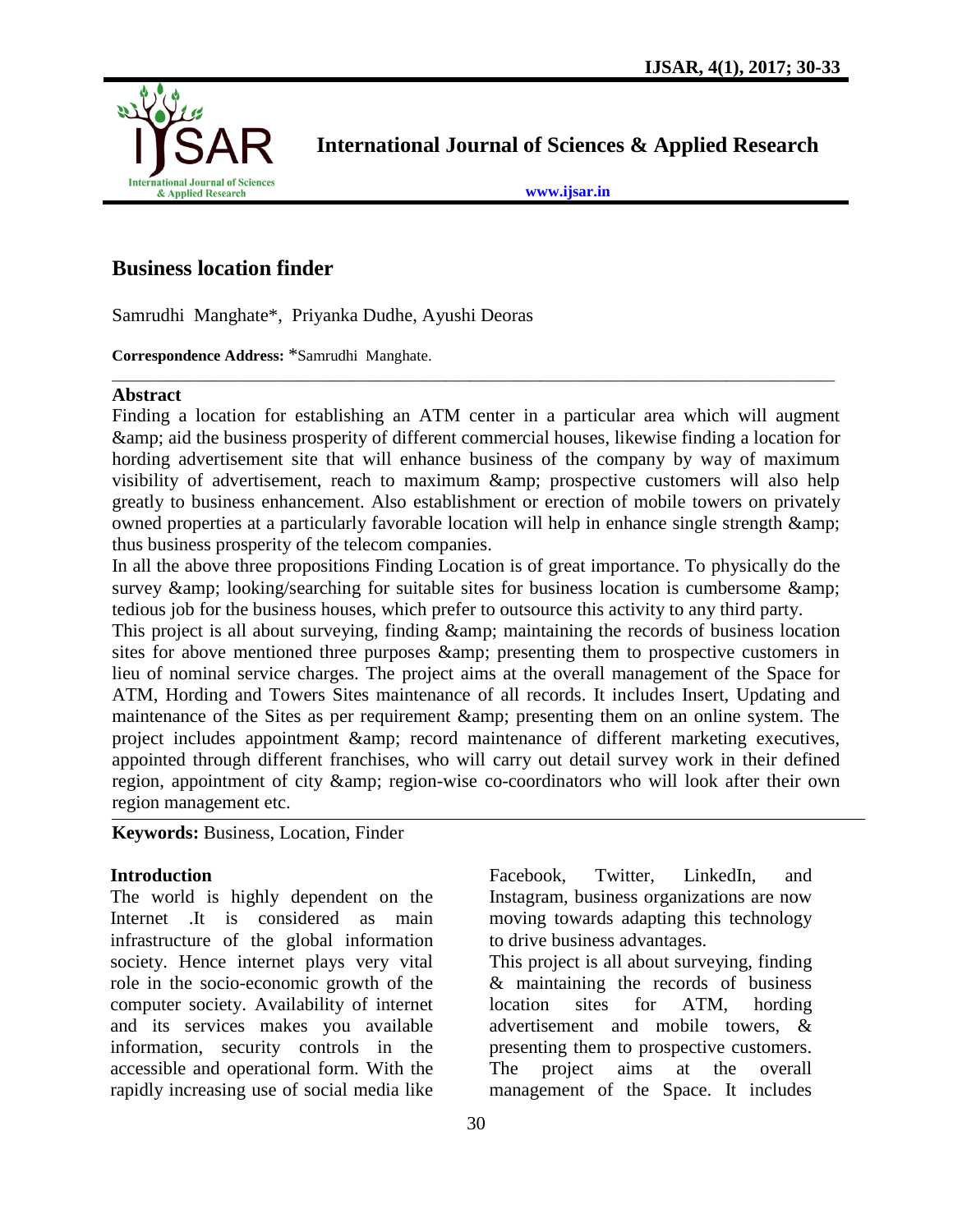Insert, Updating and maintenance of the Sites as per requirement & presenting them on an online system.

Finding a location for establishing an ATM center in a particular area which will augment & aid the business prosperity of different commercial houses, likewise finding a location for hording advertisement site that will enhance business of the company by way of maximum visibility of advertisement, reach to maximum & prospective customers will also help greatly to business enhancement. Also establishment or erection of mobile towers on privately owned properties at a particularly favorable location will help in enhance single strength & thus business prosperity of the telecom companies.

#### **Background and motivation**

Web applications require a comprehensive approach that embraces many aspects, including technical, organizational, and legal/philosophical dimensions. Hence, information processing methods, techniques, and tools have been extended to support development of applications of this kind, e.g., Object Oriented Web Solutions. Conceptual modeling methods have been used to abstractly describe requirements for software development processes for the Web; for example, use cases and scenarios are applied to model functional requirements.

#### **Objective**

Finding a proper location as per the requirement of the customers is important. To physically do the survey & looking/searching for suitable sites for business location is cumbersome & tedious job for the business houses, which prefer to outsource this activity to any third party.

# **Flow diagram**



# **Figure 1.**

# **Algorithm**

- 1. START
- 2. If you are an existing user LOGIN, if not first Register and then LOGIN.

- (a)After Login if he is a PUBLISHER he will describe land size, land rate and locality of that land.
- (b)If he is a CLIENT he will he will give his requirements i.e. in which area of the city in which city of the district and in which district of the state he wants to buy a land.
- (c)If he is an ADMIN he will be the source of communication between the client and the publisher, he will also co-ordinate with other Sub-Admins (state admin, district admin, city admin).
- 4. If the client is interested in buying that land he will communicate with the ADMIN.

<sup>3.</sup>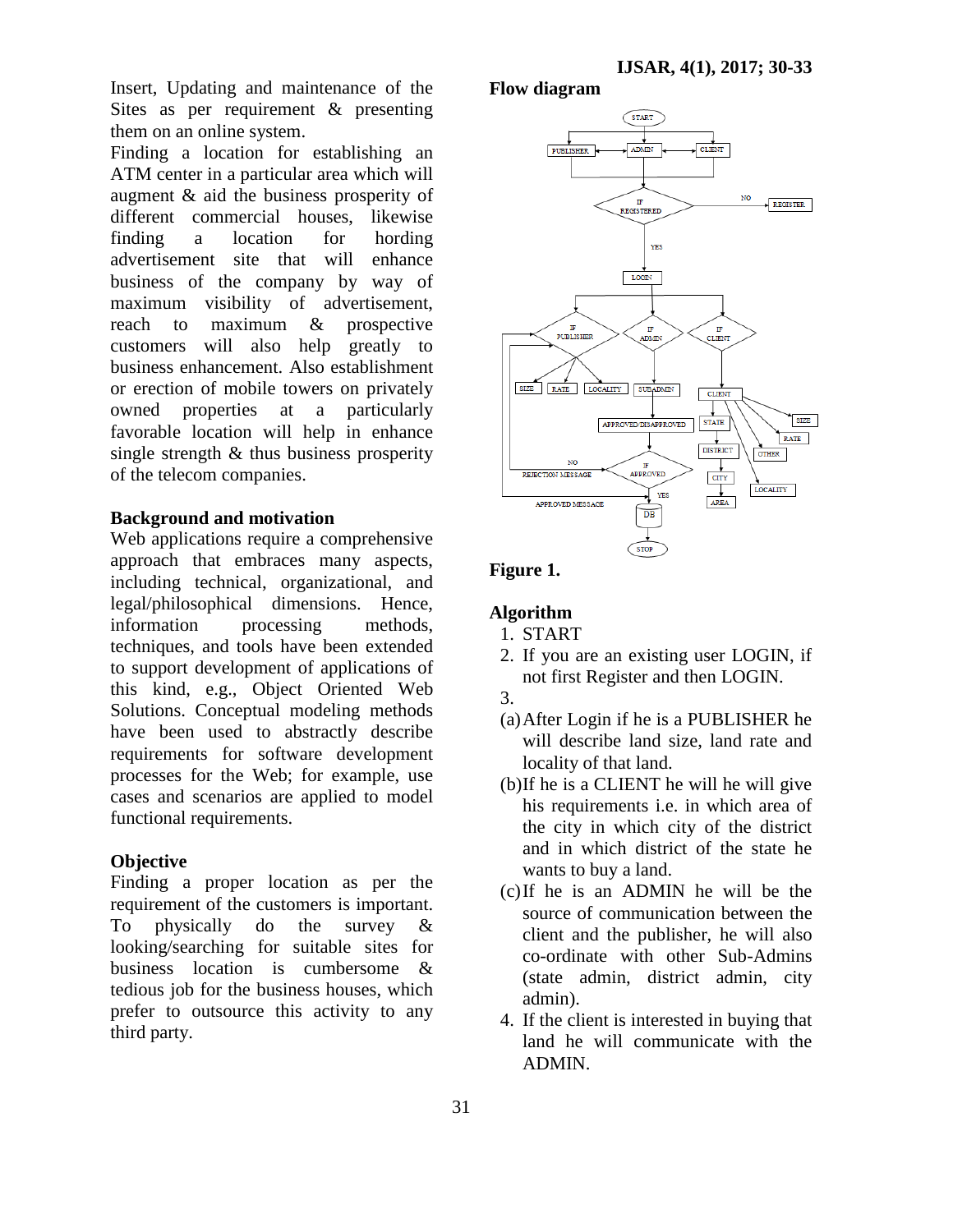- 5. If the Admin feels that the land is not appropriate for the client he will reject the land and a 'Rejection Message' will be give to the PUBLISHER. Similarly if the admin feels that the land totally fulfill all the requirements of the client he will approve the land and an "Approval Message" will be given to the PUBLISHER.
- 6. If the land has been approved by the ADMIN the information will be updated in the database.
- 7. STOP.

# **Modules**

This project is mainly divided into following main modules:

# **1) Admin module**

Admin module is mainly responsible for adding different business locations on the portal, which are then viewed by different prospective clients. All the activities regarding record maintenance of site details like size of location, expected rent, period or duration let-out etc. are done here. User registration, user record maintenance is also managed in this module .This module is further subdivided into following sub modules:--

#### **A) Admin user**

"Admin" user will be overall Administrator & amp; in charge of this portal with 100% user rights. He will carry out different functionalities like user request management, site location addition, deletion, approval, appointment of regional & amp; sub-regional or city coordinators, approval of appointments of marketing executives etc

#### **B) Regional coordinators**

Regional coordinators are responsible for appointment of city coordinators, their Management & amp; management of site locations falling under their region.

# **C) City coordinators**

City coordinators are responsible for appointment of marketing executives under them, who will carry out market research for finding locations in their cities & amp; their management & management of site locations falling under their jurisdiction.

# **D) Marketing executives-**

They are the on field executives who will search & amp; add business sites on the portal with all their details & amp; relevant photographs.

# **2) Publisher module**

The mediator between admin module and client module is nothing but the publisher module. It works as an admin module as well as client module. The publisher module must access all information related to admin module viz., storage accessibility, network issues, contact information etc., it may also works as client module that the client needed information must be requested in particular website.

#### **3) Client module**

It is the main client end display region of the portal. It will contain all the features that will allow users to see & amp; search available business locations category wise, facility to express interest in a particular site, user registration facility along with general information about nature & terms of business, Faq"s & amp; other static contents.

#### **Future Scope**

This can be enhance by providing inbuilt security at primary level for large scale application which contains payment issues similarly by extending it we can secure our web application by protecting it from other web attacks. We can also provide